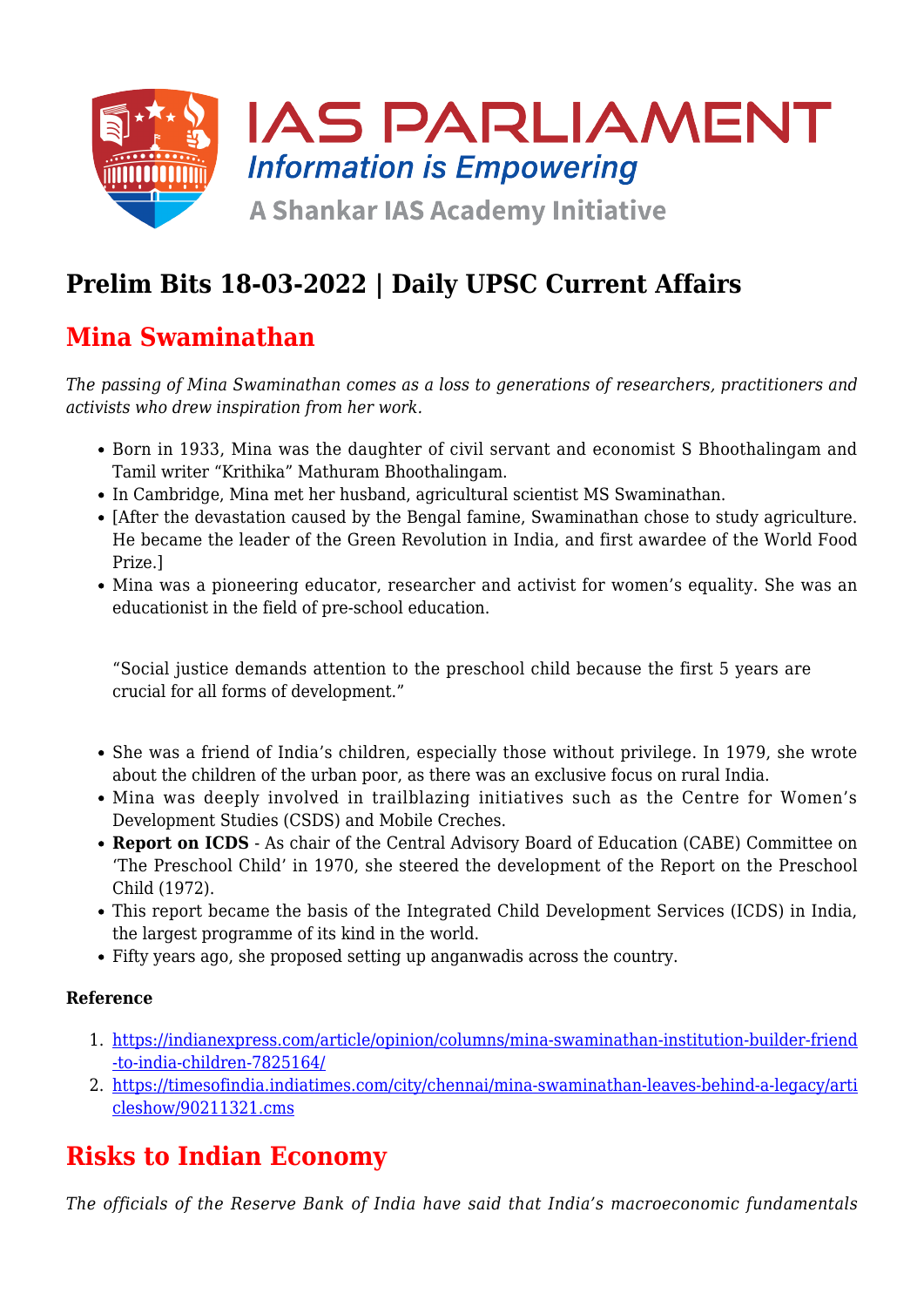*remain strong but the unfolding global developments pose downside risks in terms of spillover.*

- **Ongoing geopolitical crisis** has heightened the uncertainty clouding the global macroeconomic and financial landscape even as the world economy struggles to recover from the pandemic.
- This uncertain economic outlook had increased risks to the emerging economies.
- Although India was making steady progress on the domestic front, the **spiralling oil and gas prices** and **unsettled financial market conditions** posed fresh headwinds to the incomplete global recovery.
- Rapid and large **withdrawal of fiscal support** has risked pushing the economy over the cliff into a sharp downturn.
- **Related Links** [Impact of Spike in Oil Prices](https://www.iasparliament.com/current-affairs/prelim-bits-08-03-2022-upsc-daily-current-affairs)

The RBI has continued with an accommodative stance even as inflation has inched up and left the key lending rate unchanged, keeping it at record lows in the last policy announcement made in February 2022.

#### **Reference**

[https://www.thehindu.com/todays-paper/tp-business/global-developments-pose-risks-to-economy-rbi](https://www.thehindu.com/todays-paper/tp-business/global-developments-pose-risks-to-economy-rbi-officials/article65235981.ece)[officials/article65235981.ece](https://www.thehindu.com/todays-paper/tp-business/global-developments-pose-risks-to-economy-rbi-officials/article65235981.ece)

## **Steel Scrap Recycling Policy**

- Ministry of Steel notified the Steel Scrap Recycling Policy in 2019.
- The Policy provides a framework to facilitate and promote establishment of metal scrapping centers in India for scientific processing & recycling of ferrous scrap generated from various sources.
- It provides standard guidelines for collection, dismantling and shredding activities in an organized, safe and environmentally sound manner in order to curb pollution and prevent health hazards.
- Under this Policy, the **Government** will act as the **facilitator to create conducive ecosystem for the entrepreneurs and investors** to establish scrapping centres in the country.
- The scrapping centres are approved by the State Governments/Union Territories.
- **Features** To promote circular economy in the steel sector.
- To promote a formal and scientific collection, dismantling and processing activities for end of life products that are sources of recyclable (ferrous, non- ferrous and other non-metallic) scraps
- Setting up of an environmentally sound management system for handling ferrous scrap.
- Processing and recycling of products in an organized, safe and environment friendly manner.
- To produce high quality ferrous scrap for quality steel production thus minimizing the dependency on imports.
- To decongest the Indian cities from ELVs and reuse of ferrous scrap.
- To create a mechanism for treating waste streams and residues produced from dismantling and shredding facilities in compliance to Hazardous & Other Wastes (Management & Transboundary Movement) Rules, 2016.
- To promote 6Rs principles of Reduce, Reuse, Recycle, Recover, Redesign and Remanufacture through scientific handling, processing and disposal of all types of recyclable scraps including non-ferrous scraps, through authorized centers / facility.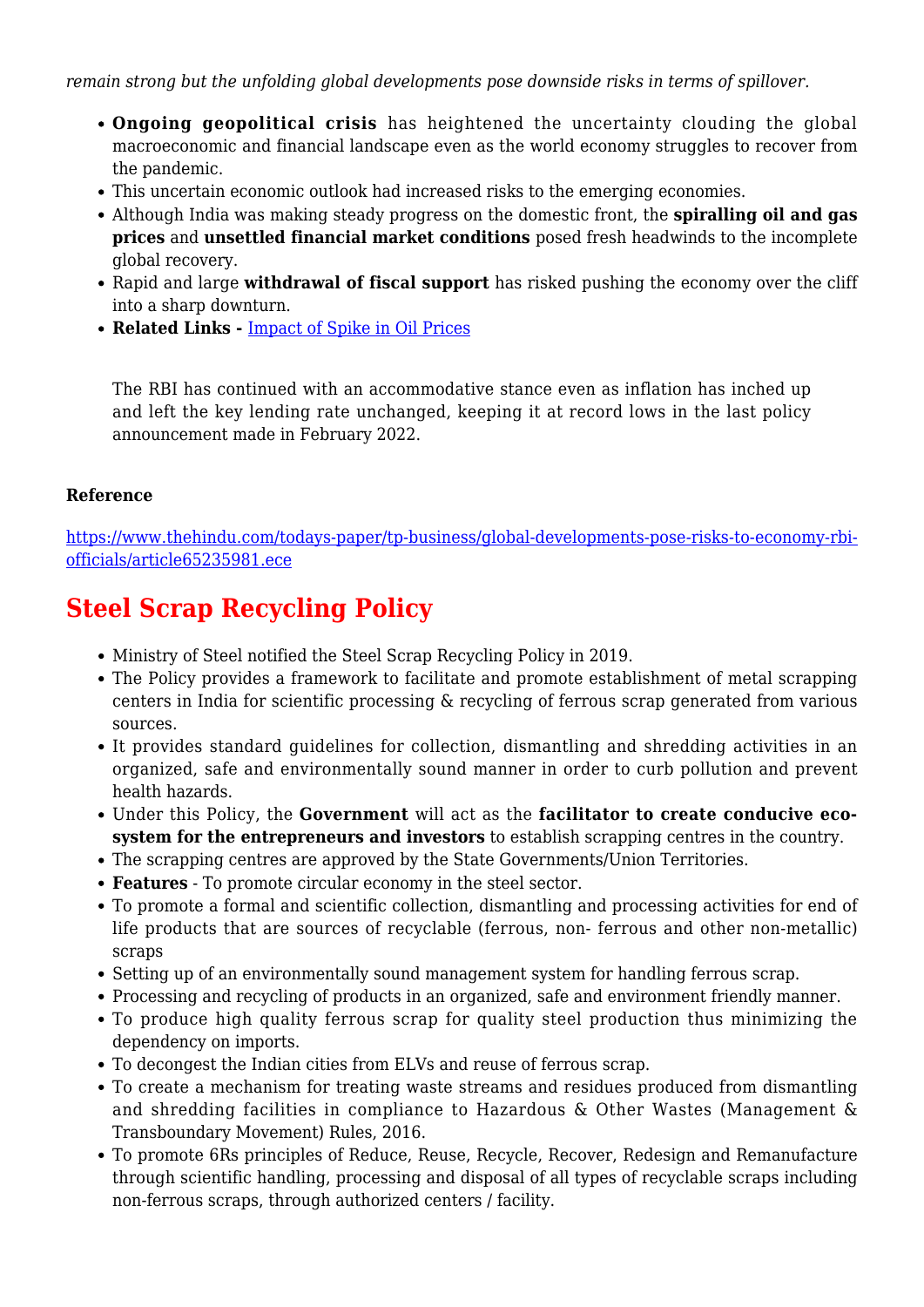#### **Reference**

- 1. <https://pib.gov.in/PressReleasePage.aspx?PRID=1806556>
- 2. <https://pib.gov.in/newsite/PrintRelease.aspx?relid=194359>

## **National Rail Plan Vision - 2030**

*Indian Railways have prepared a National Rail Plan (NRP) for India - 2030.*

- The National Rail Plan (NRP) is to create a 'future ready' Railway system by 2030.
- NRP is aimed to formulate strategies based on both operational capacities and commercial policy initiatives to increase modal share of the Railways in freight to 45%.
- The objective is to create capacity ahead of demand, which in turn would cater to future demand right up to 2050 and increase the modal share of Railways to 45% in freight traffic and to continue to sustain it.
- Key objectives of the NRP Reduce transit time of freight substantially by increasing average speed of freight trains to 50Kmph.
- As part of the National Rail Plan, **Vision 2024** has been launched for accelerated implementation of certain critical projects by 2024 such as
	- 1. 100% electrification,
	- 2. Multi-tracking of congested routes,
	- 3. Upgradation of speed to 160 kmph on Delhi-Howrah and Delhi-Mumbai routes,
	- 4. Upgradation of speed to 130kmph on all other Golden Quadrilateral-Golden Diagonal (GQ/GD) routes and
	- 5. Elimination of all Level Crossings on all GQ/GD route.
- 58 Super critical Projects of total length of 3750 kms and 68 Critical Projects of total length of 6913 kms have been identified for completion by 2024.
- Identify new Dedicated Freight Corridors and, new High Speed Rail Corridors.
- Assess rolling stock requirement for passenger traffic as well as wagon requirement for freight.
- Assess Locomotive requirement to meet twin objectives of 100% electrification (Green Energy) and increasing freight modal share.
- Assess the total investment in capital that would be required along with a periodical break up.
- Sustained involvement of the Private Sector in areas like operations and ownership of rolling stock, development of freight and passenger terminals, development/operations of track infrastructure etc.

#### **Reference**

<https://pib.gov.in/PressReleasePage.aspx?PRID=1806617>

## **India's Arctic Policy**

*Ministry of Earth Sciences released India's Arctic policy titled 'India and the Arctic: building a partnership for sustainable development'.*

- India's Arctic policy would play an essential role in preparing the country for a future where humankind's biggest challenges, like climate change, can be addressed through collective will and effort.
- India's Arctic policy lays down **six pillars**:
	- 1. Strengthening India's scientific research and cooperation,